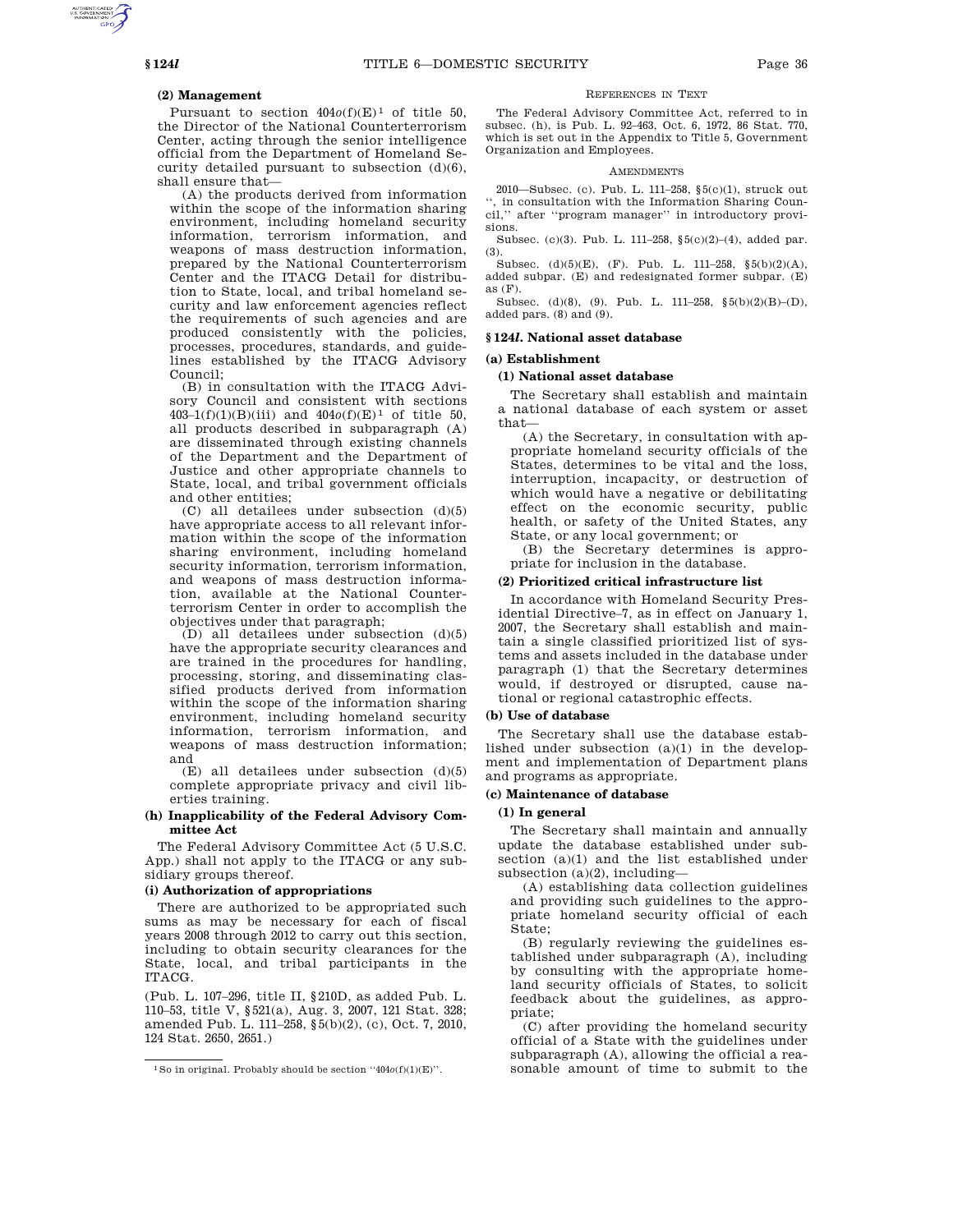Secretary any data submissions recommended by the official for inclusion in the database established under subsection  $(a)(1)$ ;

(D) examining the contents and identifying any submissions made by such an official that are described incorrectly or that do not meet the guidelines established under subparagraph (A); and

(E) providing to the appropriate homeland security official of each relevant State a list of submissions identified under subparagraph (D) for review and possible correction before the Secretary finalizes the decision of which submissions will be included in the database established under subsection (a)(1).

# **(2) Organization of information in database**

The Secretary shall organize the contents of the database established under subsection (a)(1) and the list established under subsection (a)(2) as the Secretary determines is appropriate. Any organizational structure of such contents shall include the categorization of the contents—

(A) according to the sectors listed in National Infrastructure Protection Plan developed pursuant to Homeland Security Presidential Directive–7; and

(B) by the State and county of their location.

## **(3) Private sector integration**

The Secretary shall identify and evaluate methods, including the Department's Protected Critical Infrastructure Information Program, to acquire relevant private sector information for the purpose of using that information to generate any database or list, including the database established under subsection (a)(1) and the list established under subsection (a)(2).

### **(4) Retention of classification**

The classification of information required to be provided to Congress, the Department, or any other department or agency under this section by a sector-specific agency, including the assignment of a level of classification of such information, shall be binding on Congress, the Department, and that other Federal agency.

# **(d) Reports**

#### **(1) Report required**

Not later than 180 days after August 3, 2007, and annually thereafter, the Secretary shall submit to the Committee on Homeland Security and Governmental Affairs of the Senate and the Committee on Homeland Security of the House of Representatives a report on the database established under subsection (a)(1) and the list established under subsection  $(a)(2)$ .

#### **(2) Contents of report**

Each such report shall include the following: (A) The name, location, and sector classification of each of the systems and assets on the list established under subsection (a)(2).

(B) The name, location, and sector classification of each of the systems and assets on such list that are determined by the Secretary to be most at risk to terrorism.

(C) Any significant challenges in compiling the list of the systems and assets included on such list or in the database established under subsection (a)(1).

(D) Any significant changes from the preceding report in the systems and assets included on such list or in such database.

(E) If appropriate, the extent to which such database and such list have been used, individually or jointly, for allocating funds by the Federal Government to prevent, reduce, mitigate, or respond to acts of terrorism.

(F) The amount of coordination between the Department and the private sector, through any entity of the Department that meets with representatives of private sector industries for purposes of such coordination, for the purpose of ensuring the accuracy of such database and such list.

(G) Any other information the Secretary deems relevant.

### **(3) Classified information**

The report shall be submitted in unclassified form but may contain a classified annex.

#### **(e) Inspector General study**

By not later than two years after August 3, 2007, the Inspector General of the Department shall conduct a study of the implementation of this section.

## **(f) National Infrastructure Protection Consortium**

The Secretary may establish a consortium to be known as the ''National Infrastructure Protection Consortium''. The Consortium may advise the Secretary on the best way to identify, generate, organize, and maintain any database or list of systems and assets established by the Secretary, including the database established under subsection (a)(1) and the list established under subsection  $(a)(2)$ . If the Secretary establishes the National Infrastructure Protection Consortium, the Consortium may—

(1) be composed of national laboratories, Federal agencies, State and local homeland security organizations, academic institutions, or national Centers of Excellence that have demonstrated experience working with and identifying critical infrastructure and key resources; and

(2) provide input to the Secretary on any request pertaining to the contents of such database or such list.

(Pub. L. 107–296, title II, §210E, as added Pub. L. 110–53, title X, §1001(a), Aug. 3, 2007, 121 Stat. 372.)

#### DEADLINES FOR IMPLEMENTATION AND NOTIFICATION OF **CONGRESS**

Pub. L. 110–53, title X, §1001(b), Aug. 3, 2007, 121 Stat. 374, provided that: ''Not later than 180 days after the date of the enactment of this Act [Aug. 3, 2007], the Secretary of Homeland Security shall submit the first report required under section 210E(d) of the Homeland Security Act of 2002 [6 U.S.C. 124*l*(d)], as added by subsection (a)."